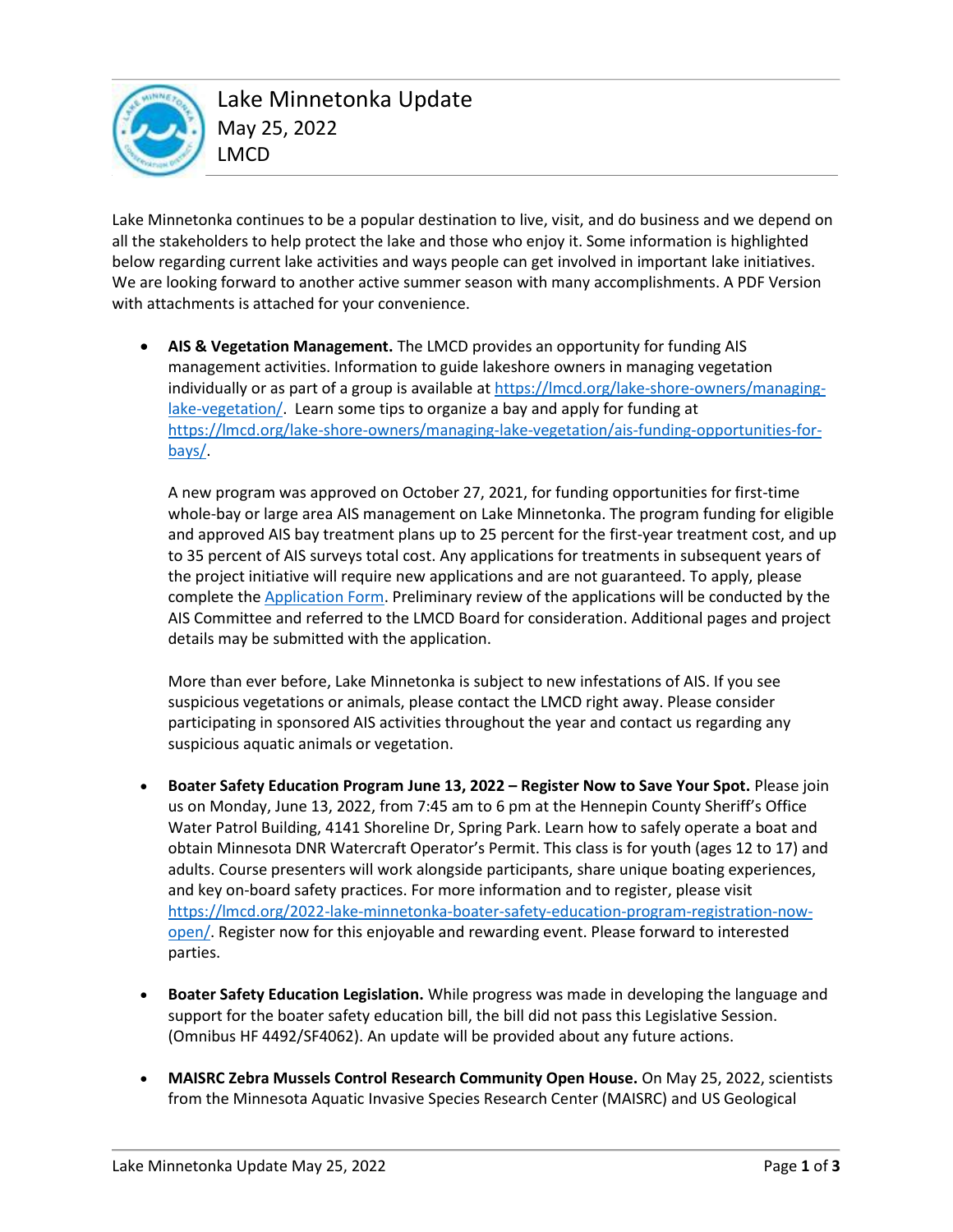Survey (USGS) hosted an open house event regarding the zebra mussel control project using copper on Maxwell Bay. They stated an overview of the project will be provided. A copy will be provided on the LMCD website when available.

- **Save the Lake.** The Save the Lake fund helps support critical services for Lake Minnetonka. These services such as boater education, navigational enhancements, and other lake safety efforts are made possible by your generous financial gifts. With the increase of activity on the lake, a focus of this year's Save the Lake campaign is supporting dedicated patrol and emergency response personnel for Lake Minnetonka. Two summer deputies were funded in 2021 and planned again for 2022. Historically only one summer deputy has been funded. The **Save the Lake** handout is available on the Save the Lake webpage and directly at [https://lmcd.org/wp](https://lmcd.org/wp-content/uploads/2022/05/2022-Spring-STL-Flyer-Final-20220426-Fillable-Ext.pdf)[content/uploads/2022/05/2022-Spring-STL-Flyer-Final-20220426-Fillable-Ext.pdf.](https://lmcd.org/wp-content/uploads/2022/05/2022-Spring-STL-Flyer-Final-20220426-Fillable-Ext.pdf) Learn more about Save the Lake at [https://lmcd.org/save-the-lake/.](https://lmcd.org/save-the-lake/) The flyer will be mailed to lakeshore owners soon.
- **Solar Lights**. The solar lights have been maintained and are ready for installation. Many of the older models have been replaced this year with newer more effective ones. Our volunteers, Al & Almas and Paradise Cruises, assists with the installation of the lights. The lights are installed on certain channel buoys throughout the lake to promote safe navigation.
- **Healthy & Safe Swimming Week.** The week of May 23, 2022, is Healthy and Safe Swimming Week. At the Lake Minnetonka Conservation District (LMCD), we want everyone to be safe and healthy while enjoying the lake this summer which is why certain measures and regulations are in place. Bacteria, viruses, and other organisms in the water can cause ear and eye infections, stomach aches, diarrhea, and flu-like symptoms. Fortunately, the MDH, Hennepin County Environmental Health, and the CDC offer tips that everyone can take to minimize risk of illness while enjoying the water and keep the lake healthy for everyone. Learn more about staying healthy on the lake at [Tips for Staying Healthy on the Lake Handout.](https://lmcd.org/wp-content/uploads/2021/07/20210703-Staying-Healthy-Lake-Handout.pdf) More tips will be provided throughout *Healthy & Safe Swimming Week*.
- **Summer Rules Brochure.** The Lake Minnetonka Conservation District LMCD has published its 2022 Summer Rules Brochure. It can viewed on our website at ou[r Handouts & Manuals](https://lmcd.org/resources/#handoutsmanuals)  [Webpage](https://lmcd.org/resources/#handoutsmanuals) or at the [LINK.](https://lmcd.org/wp-content/uploads/2022/05/Summer-Rules-2022-Final-05052022-NWP.pdf) Several hundred brochures have been distributed and we are actively taking requests for print copies to share to promote safe and responsible boating. To request printed copies, please contact us at (952)-745-0789 or email us at *Imcd@lmcd.org*.
- **Website Search Update.** A new search application has been incorporated into the website to provide better functionality. It provides more indepth search and appears to search for keywords within the PDFs as well. Please check it out and let me know your feedback. You may need to clear your cache/history.

### **Special Events**

- **Trista Days.** On May 21, 2022, the Lake Minnetonka Conservation District (LMCD) attended Trista Days in Minnetrista. It was a great event and a great opportunity to speak with other lake enthusiasts.
- **Licks & Lakes Event.** This Saturday, May 21, 2022, the Lake Minnetonka Conservation District (LMCD) attended Lick's Unlimited, Licks & Lakes Event in Excelsior. This event focused on lake